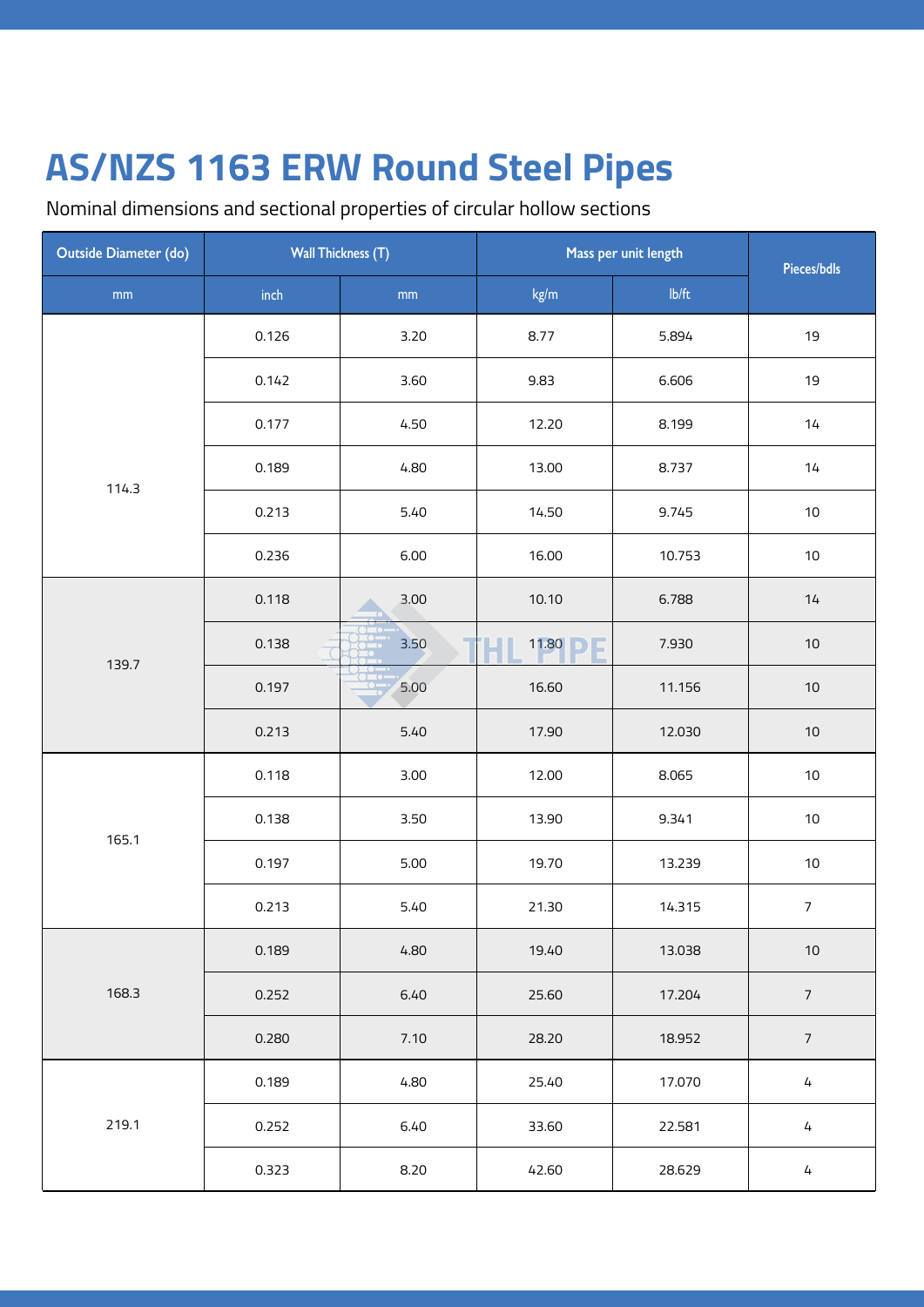Nominal dimensions and sectional properties of circular hollow sections

| <b>Outside Diameter (do)</b> |               | <b>Wall Thickness (T)</b> | Mass per unit length | Pieces/bdls |                |
|------------------------------|---------------|---------------------------|----------------------|-------------|----------------|
| mm                           | inch          | mm                        | kg/m                 | lb/ft       |                |
|                              | 0.189         | 4.80                      | 31.80                | 21.371      | $\overline{2}$ |
| 273.1                        | 0.252         | 6.40                      | 42.10                | 28.293      | $\overline{2}$ |
|                              | 0.366         | 9.30                      | 60.50                | 40.659      | $\overline{2}$ |
|                              | 0.252         | 6.40                      | 50.10                | 33.669      | $\mathsf{2}$   |
| 323.9                        | 9.50<br>0.374 |                           | 73.70                | 49.530      | $\overline{2}$ |
|                              | 0.500         | 12.70                     | 97.50                | 65.524      | $\overline{2}$ |

# TOLERANCES ON SHAPE AND MASS:

| Characteristic                         | Circular hollow sections                                                           | Square and Rectangular hollow sections                                                                             |  |  |  |  |
|----------------------------------------|------------------------------------------------------------------------------------|--------------------------------------------------------------------------------------------------------------------|--|--|--|--|
| <b>External dimensions</b><br>(do,d&b) | $±$ 1%, with a minimum of $±$ 0.5 mm and<br>a maximum of $\pm$ 10 mm               | $± 1$ %, with a minimum of $±0.5$ mm                                                                               |  |  |  |  |
| Thickness(t)                           | ±10%                                                                               | ±10%                                                                                                               |  |  |  |  |
| Out of roundness(o)                    | ± 2% for hollow sections having a diameter<br>to thickness ratio not exceeding 100 |                                                                                                                    |  |  |  |  |
| Concavity/Convexity                    |                                                                                    | Max. 0.8% or 0.5mm, Whichever is greater                                                                           |  |  |  |  |
| Squareness of sides                    |                                                                                    | $90^{\circ}$ ± 1°                                                                                                  |  |  |  |  |
| External corner profile                |                                                                                    | Perimeter (mm)<br>Equivalent to 50X50 or less : 1.5t to 3.0t<br>Equivalent to greater<br>than 50X50 : 1.8t to 3.0t |  |  |  |  |
| Twist                                  |                                                                                    | 2.0+ 0.5 mm/m length                                                                                               |  |  |  |  |
| Straightness                           | 0.20% of total length                                                              | 0.15% of total length                                                                                              |  |  |  |  |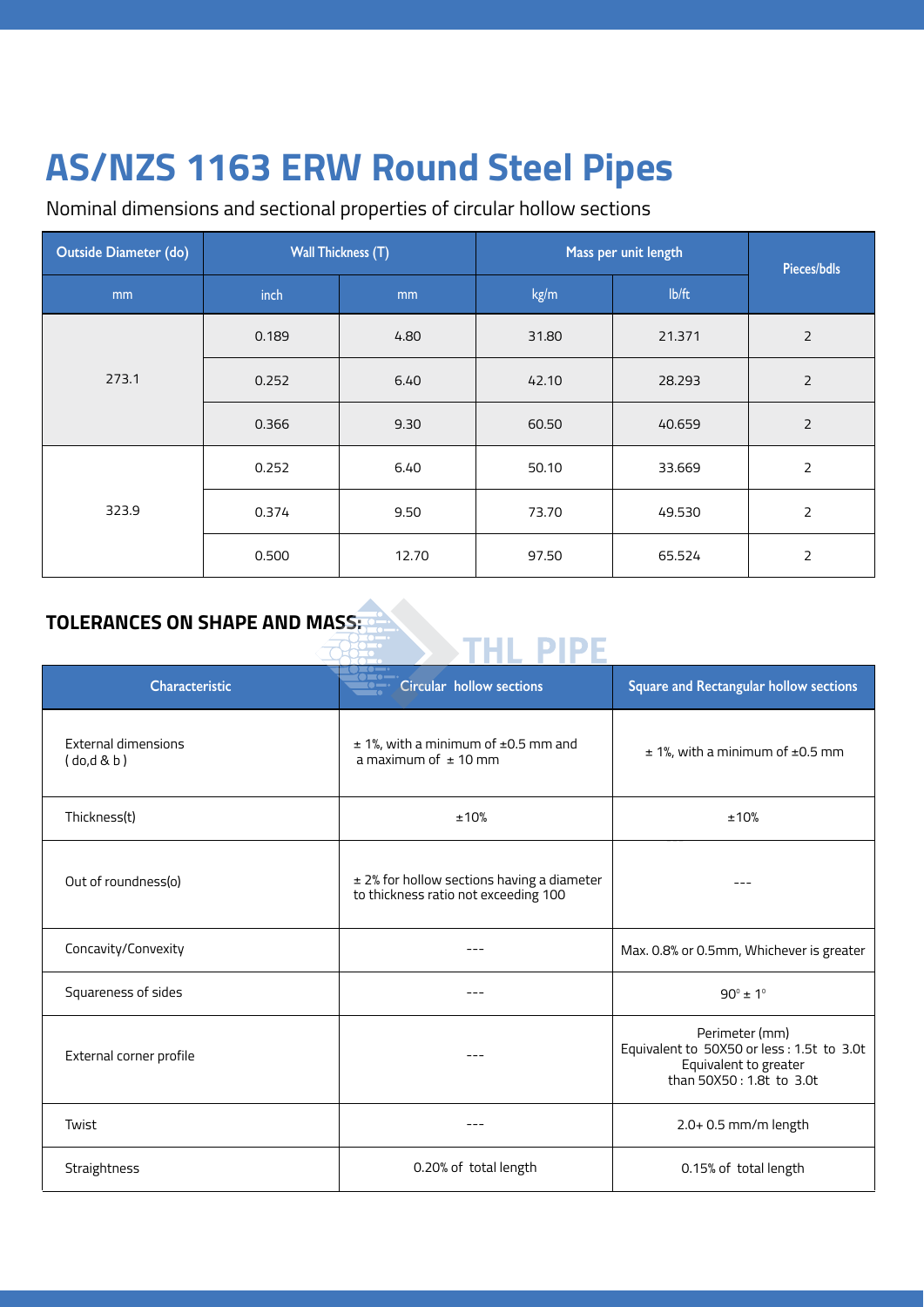Nominal dimensions and sectional properties of circular hollow sections

| <b>Characteristic</b> | <b>Square and Rectangular hollow sections</b><br>Circular hollow sections |  |  |  |  |  |
|-----------------------|---------------------------------------------------------------------------|--|--|--|--|--|
| Mass per unit length  | Not less than 0.96 times the specified mass on individual Length          |  |  |  |  |  |
| Length                | $-0/+20$ mm                                                               |  |  |  |  |  |

#### **CHEMICAL COMPOSITION :**

|                                                                                                                                                   | Chemical composition % max. |      |      |      |                                                         |      |      |                |      |      |      |                            |           |
|---------------------------------------------------------------------------------------------------------------------------------------------------|-----------------------------|------|------|------|---------------------------------------------------------|------|------|----------------|------|------|------|----------------------------|-----------|
| Grade                                                                                                                                             | Ċ                           | Si   | Mn   | P    | $\overline{\mathsf{S}}$                                 | Cr   | Mo   | $\overline{A}$ | Ni   | Cu   | Ti   | Micro-alloying<br>elements | <b>CE</b> |
| C250/<br>C250L0                                                                                                                                   | 0.12                        | 0.05 | 0.50 | 0.03 | 0.03                                                    | 0.15 | 0.10 | 0.10           | 0.25 | 0.25 | 0.04 | $0.03$ (Note-1)            | 0.25      |
| C350/<br>C350L0                                                                                                                                   | 0.20                        | 0.25 | 1.60 | 0.03 | $\overline{\phantom{a}}^{\circ}$<br>0.03<br>$\sqrt{2}$  | 0.30 | 0.10 | 0.10           | 0.25 | 0.25 | 0.04 | 0.15(Note-2)               | 0.43      |
| C450/<br>C450L0                                                                                                                                   | 0.20                        | 0.25 | 1.70 | 0.03 | $\blacksquare \bullet \blacksquare$<br>$\frac{1}{0.03}$ | 0.50 | 0.35 | 0.10           | 0.25 | 0.25 | 0.04 | 0.15(Note-2)               | 0.43      |
| Note-1) Nb - 0.010 Max<br>Note-2) V - 0.10 Max.                                                                                                   |                             |      |      |      |                                                         |      |      |                |      |      |      |                            |           |
| Carbon Equivalent: Carbon equivalent shall be calculated from the following formula.<br>$CEV = C + (Mn / 6) + (Cr + Mo + V) / 5 + (Ni + Cu) / 15$ |                             |      |      |      |                                                         |      |      |                |      |      |      |                            |           |

#### **MECHANICAL PROPERTIES:**

|             |                          |                                            |                                       |                       | Minimum Impact Energy(J)         |                       |                                  |                       |                                  |    |  |  |  |  |
|-------------|--------------------------|--------------------------------------------|---------------------------------------|-----------------------|----------------------------------|-----------------------|----------------------------------|-----------------------|----------------------------------|----|--|--|--|--|
| Grade       | Min.<br><b>Yield</b>     | <b>Tensile</b><br><b>Strength</b><br>(MPa) | <b>Minimum</b><br><b>Elongation %</b> | <b>Test</b><br>Temp.  | <b>Size of Test piece</b>        |                       |                                  |                       |                                  |    |  |  |  |  |
|             | <b>Strength</b><br>(MPa) |                                            |                                       |                       | 10 X 10 mm                       |                       |                                  | 10 X 7.5 mm           | 10 X 5.0 mm                      |    |  |  |  |  |
|             |                          |                                            |                                       | Average<br>of 3 tests | <b>Individual</b><br><b>Test</b> | Average<br>of 3 tests | <b>Individual</b><br><b>Test</b> | Average<br>of 3 tests | <b>Individual</b><br><b>Test</b> |    |  |  |  |  |
| C250/C250L0 | 250                      | 320                                        | 18                                    | 0°C                   | 27                               | 20                    | 22                               | 16                    | 18                               | 13 |  |  |  |  |